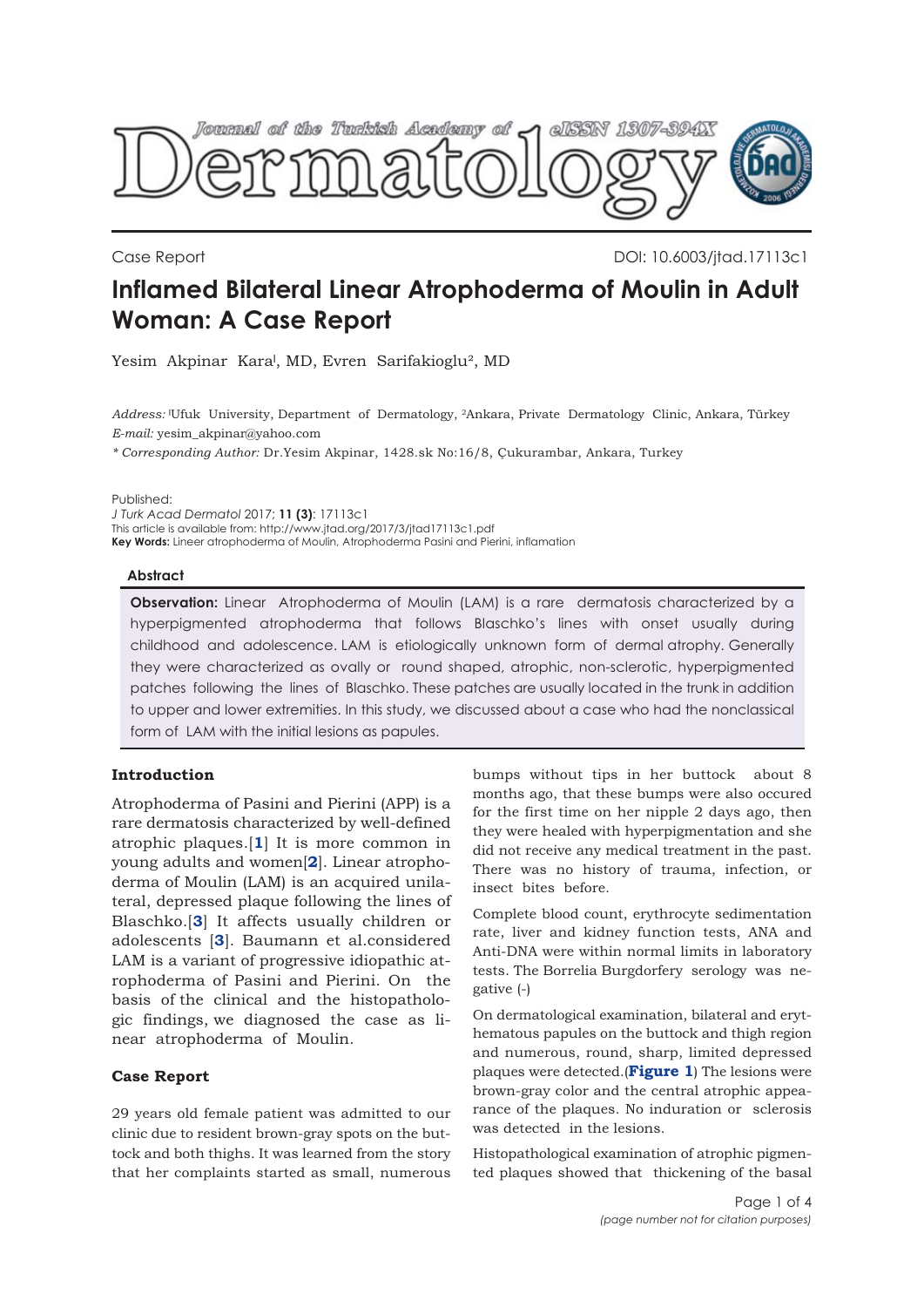<span id="page-1-0"></span>*J Turk Acad Dermato*l 2017; **11(3)**: 17113c1. http://www.jtad.org/2017/3/jtad17113c1.pdf



Figure 1. Atrophic plaques in buttock, and upper legs

layer and increased melanin pigmentation, flattening of dermal papillae and mild perivascular lymphocytic infiltration.( **Figure 2**)

The patient was diagnosed with 'Linear Atrophoderma of Moulin' consideration with clinical and pathological findings. We also think that it is a inflammatory type of LAM which initiated with papules. Local corticosteroid cream therapy was initiated for the atrophic plaques on the buttock and thighs with 100 mg doxycycline/daily for the cause of inflammatory papules. There was no regression in the papules at the end of two weeks of antibiotic treatment. Corticosteroid cream th erapy was stopped at the end of two months due to no change.

#### **Discussion**

The Atrophoderma of Pasini and Pierini (APP) was first described by Pasini in 1923 [**[4](#page-2-0)**]. Pierini and Vivoli suggested that in 1936 it may be associated with morphea, Yokoyama and colleagues suggested that the atrophy is different from the classical morphea of skin glycosaminoglycans [**[5](#page-2-0)**]. Sharply and well shaped (cliff-drop), brown-gray depressed plaques are typical for atrophoderma [**[6](#page-2-0)**]. Lesions are symmetrically located in the body, usually in the back and lumbosacral region [**[1](#page-2-0)**]. Hand, foot and upper extremity involvement is very rare [**[1](#page-2-0)**]. In some patients, zosteriform distribution was reported in parallel to the skin folds. It is thought that the general course of the disease lasts for as long as 10-20 years and there is no involution [**[1](#page-2-0)**].

The etiopathogenesis is not known [**[5](#page-2-0)**]. Previous studies have reported that genetic, neurogenic factors as well as defects in dermatan sulfate metabolism may cause this disease [**[2](#page-2-0)**]. Direct immunofluorescence studies have focu-

sed on immunologic factors due to accumulation of IgM and C3 in small blood vessels and the detection of T lymphocytes and macrophages between the perivascular region and collagen fibers in the electron microscope [**[7](#page-2-0)**].

It is thought that the disease does not have a current effective treatment. Antibiotic therapy has been recommended in cases of Borrelia antibody titer positive [**[8](#page-2-0)[,9](#page-3-0)**]. Treatment with systemic steroids, antimalarials, calcitriol and phototherapy have been tried in sclerotic cases [[10](#page-3-0)]. In current treatment approaches, Qswitched lasers for hyperpigmentation treatment are used in patients with cosmetic concern [**[2](#page-2-0),[3](#page-2-0)**].

Histopathology is usually not diagnostic [**[5](#page-2-0)**]. Early lesions have moderate chronic inflammatory cells. This finding is not seen in the late period. Pigment enhancement can be seen in the basal layer [**[5](#page-2-0)**]. Skin attachments are usually protected.

Linear atrophoderma is a rare dermatosis first reported by Moulin in 1992 in 5 patients [**[3](#page-2-0)**]. It is an acquired unilateral hyperpigmented atrophic patches following the



**Figure 2.** Thickening in the basal layer and flattening in the dermal papilla (HE.x40)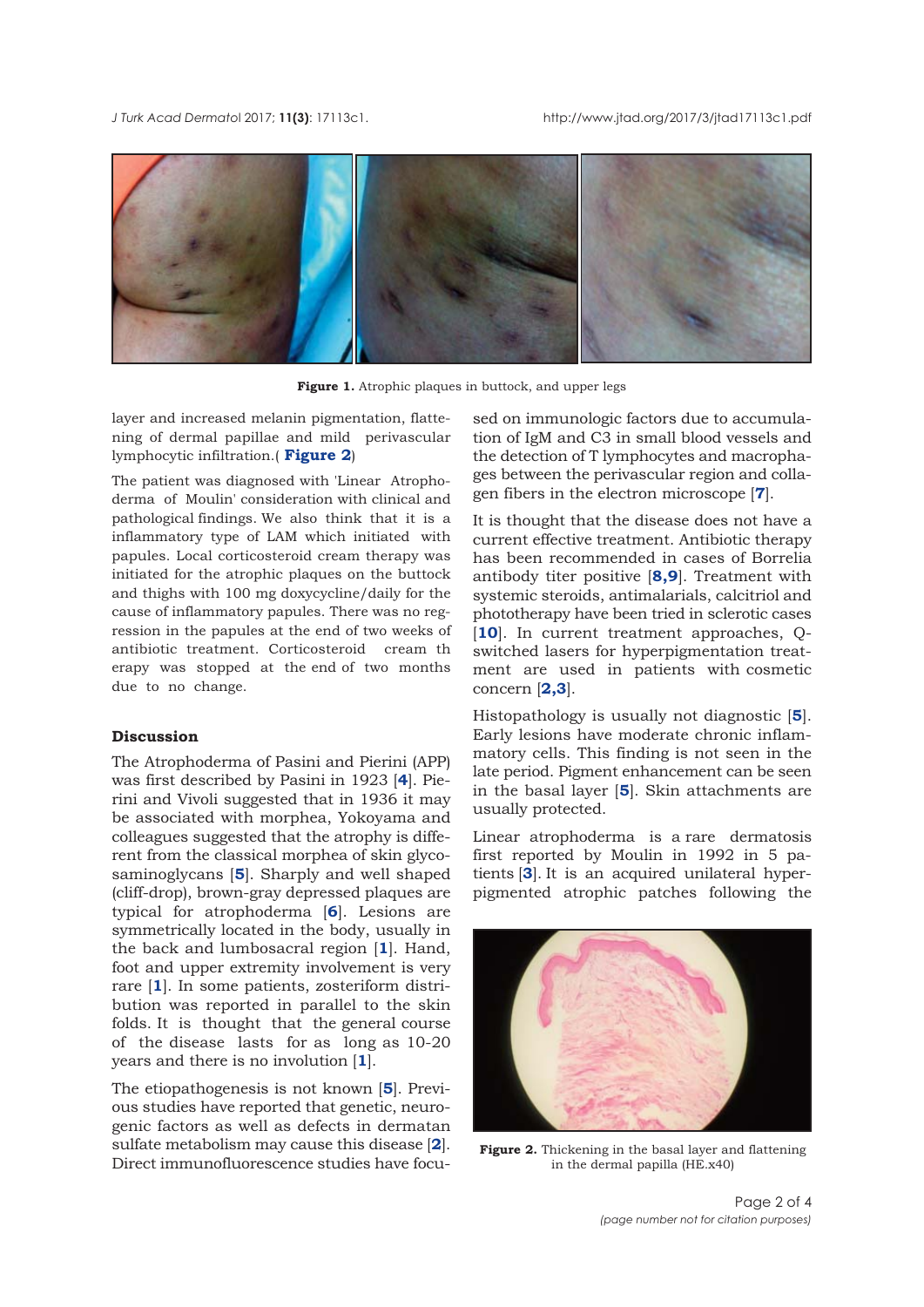<span id="page-2-0"></span>

lines of Blaschko. The disease affects children or adolescents.

There are many clinical and histologic similarities between LAM and APP. APP may also resemble LAM but it does not follow Blashko's lines. LAM was suggested a var iant of APP by some authors. [**3**] They co nsidered LAM as a variant of progressive idiopathic atrophoderma of Pasini and Pierini.

Based on clinical and histopathological findings in the present case, it is thought to be compatible with Linear atrophoderma of Moulin. The initial complaints of our case are inflammatory features such as papules which are not compatible with the classical at LAM clinic. For this reason, inflammatory lesions such as dermatitis cruris pustulosa et artophicans and keratosis folicularis decalvans, and other atrophic diseases are considered to be distinctive [**[11,12](#page-3-0)**]. However, the lesions in dermatitis cruris pustulosa are usually found in the form of pustules and in the lower extremity region, in the keratosis folicularis decalvans, as clinical findings that start with more erythematous papules and result in hairy deep cicatricial alopecia [**[11,12](#page-3-0)**]. The other two diseases were excluded with clinical and histopathological findings.

In the differential diagnosis, two Moulin's atrophodema (LAM) cases were encountered, starting with inflammatory papules defined by Browne and Fisher [**[10](#page-3-0)**]. The authors suggested that this disease has inflammatory and non-inflammatory variants. Pasini and Pierini stated that there may be variants of the same disease due to the clinical and histopathological similarity of LAM with atrophoderma [**[9](#page-3-0)**]. In another case report of Moulin's lineer atrophy, pigmentation and atrophy with 20 mg / week methotrexate were reported to decrease successfully for 6 months [**[9](#page-3-0)**]. Because of the efficacy of methotrexate, LAM, APP, and linear scleroderma are thought to be other variants of the same disease [**[9](#page-3-0)**]. There are hyperpigmented atrophic plaques in the LAM, just as in APP, which are usually located on the trunk and extremities. But these plaques are parallel to the Blaschko lines in LAM. The age of onset is between 5 and 20 [**[9](#page-3-0)**]. As in the case, which started in the literature as inflammatory papules, but developed

by atrophic plaques following Blaschko lines, we think of LAM in our patient which first started with inflammation. Some may think that this is atypical variant of LAM, but Browne et al reported a case with a ntecedent inflammation and they suggested that there are 2 variants of LAM, an inflammatory and non-inflammatory, or that an antecedent inflammatory phase ultimately may evolve into hyperpigmentation with atrophy [**[13,14](#page-3-0)**]. Later, Utikal et al. referred 2 patients with prominent teleangiectatic erythema within the lesions of linear atrophoderma and argued that these cases may represent a novel variety of LAM or a separate entity [**[13,15](#page-3-0)**]. While LAM usually starts in childhood or adolescence, in 2 cases developed in subjects over 30 years [**[16](#page-3-0),[17](#page-3-0)**]. Even though Moulin et al. presented unilateral localizations, in the literature there are 5 reports of bilateral LAM [**[14, 15, 18,19, 20, 21](#page-3-0)**]. Furthermore, in most of the patients LAM occurred in the trunk and limbs .

We report this case of LAM because of few cases of inflammatory type in the literature

## **References**

- 1. Arif T, Adil M, Amin SS, Ahmed M. Atrophoderma of Pasini and Pierini in a blaschkoid pattern. J Dtsch Dermatol Ges 2017; 15: 663-664. PMID: 28346752
- 2. Zhang RZ, Zhu WY. Two uncommon cases of idiopathic atrophoderma of pasini and pierini: multiple and giant. Indian J Dermatol Venereol Leprol 2011; 77: 402. PMID: 21508593
- 3. Tukenmez Demirci G, Altunay IK, Mertoglu E, Kucukunal A, Sakız D. Linear atrophoderma of Moulin on the neck. J Dermatol Case Rep 2011; 5: 47-49. PMID: 22187579
- 4. Avancini J, Valente NY, Romiti R. Generalized lenticuler atrophoderma of Pasini and Pierini. Pediatr Dermatol 2015; 32: 389-391. PMID: 25234089
- 5. Garg A, Kumar P. Atrophoderma of Pasini and Pierini. Indian Dermatol Online J 2011; 2: 126-128. PMID: 23130246
- 6. Ravic-Nicolic A, Djurdjevic P, Mitrovic S, Milicic V, Petrovic D. Atrophoderma of Pasini and Pierini associated with extramedullary plasmacytoma. Clin Exp Dermatol 2016; 41: 837-839. PMID: 27443586
- 7. Yan W, Wang S, Liu HJ, et al. Linear atrophoderma of Moulin:a disease related to immunity or a kind of connective tissue disease? Australas J Dermatol 2017; 58: e126-e128. PMID: 27283080
- 8. Buechner SA, Rufli T. Atrophoderma of Pasini and Pierini. Clinical and histopathologic findings and antibodies to Borrelia burgdorferi in thirty-four patients. J Am Acad Dermatol 1994; 30: 441-446. PMID: 8113457